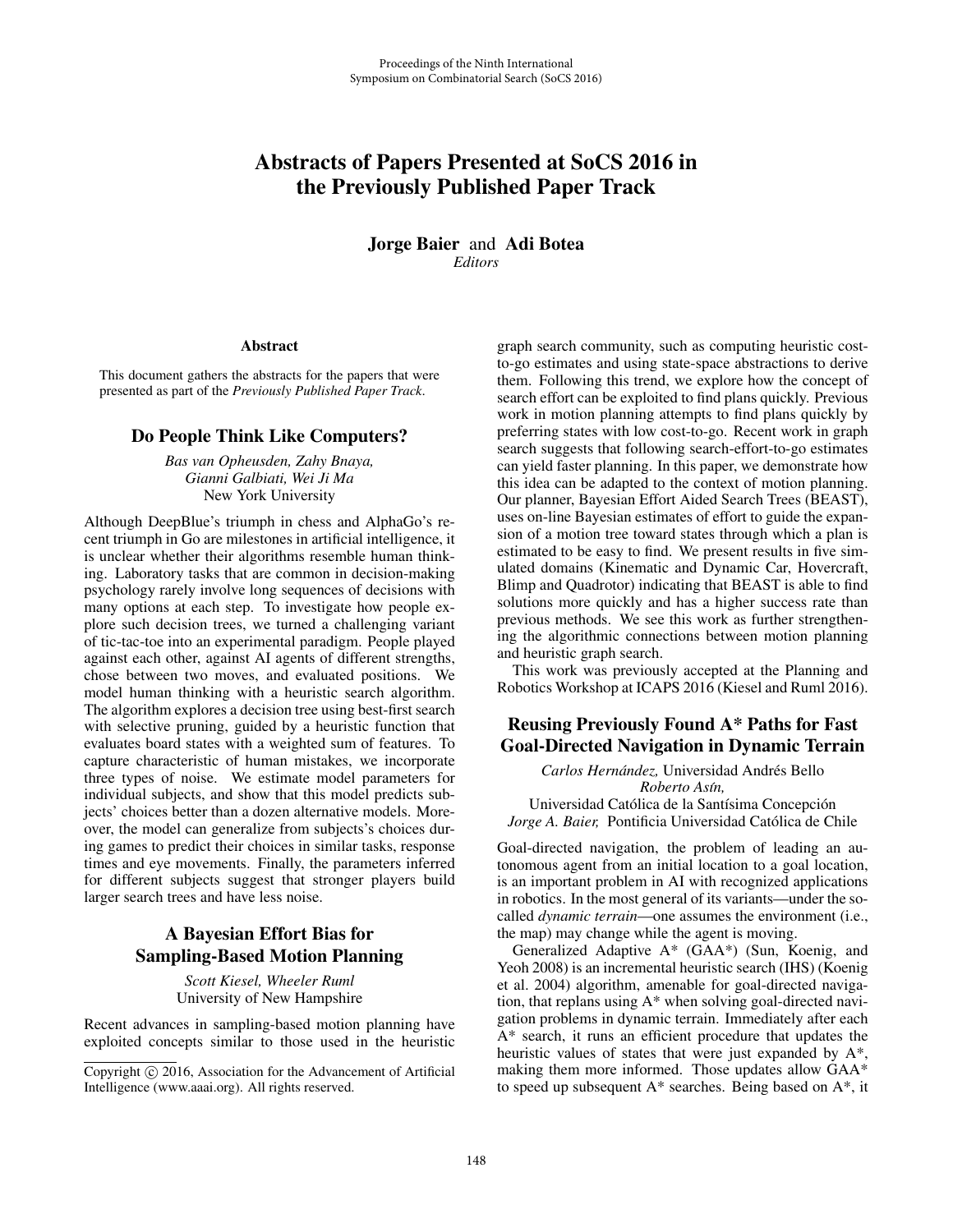is simple to describe and communicate; however, it is outperformed by other incremental algorithms like the state-ofthe-art D\* Lite (Koenig and Likhachev 2002) algorithm at goal-directed navigation.

In a AAAI15 paper (Hernández, Asín, and Baier 2015) we proposed Multipath Generalized Adaptive A\*, a simple but powerful extension of GAA\* that exploits more information from previous A\* searches than GAA\* does. In particular, MPGAA\* reuses paths towards the goal which were computed by previous calls to A\*. We prove that MPGAA\* has the same properties of GAA\*. In addition, our experimental evaluation shows that MPGAA\* is superior to D\* Lite in indoor navigation settings and usually faster than  $D^*$ Lite in scenarios comparable to outdoor navigation. Reusing previously found A\* paths is not a new idea. In IHS this idea has been used before in other algorithms, specifically in Tree-Adaptive A\* (Hernández et al. 2011) (Hernández et al. 2015) and Multipath-Adaptive  $A^*$  (Hernández, Baier, and Asín 2014). While none of these algorithms can be used in dynamic terrain settings, MPGAA\* can be seen as an application of the same principle underlying Multipath-Adaptive A\*. As such, the contribution of (Hernández, Asín, and Baier 2015) is to (1) show how to exactly integrate these ideas into GAA\*, and (2) an experimental evaluation showing that MPGAA\* is a superior algorithm for goal-directed navigation in dynamic terrain.

## Optimally Solving Permutation Sorting Problems with Efficient Partial Expansion Bidirectional Heuristic Search

*Marco Lippi,* Universita degli Studi di Bologna, ` *Marco Ernandes,* Quest-IT *Ariel Felner, Ben Gurion University*

Sorting integer permutations with a minimum number of moves is a task with many potential applications, ranging from computational biology to logistics (Hannenhalli and Pevzner 1999). Such a task can be easily formulated as a heuristic search problem, where different variants can be designed, according to different sets of allowed moves on a given permutation. Nevertheless, this domain has not yet captured the attention of the heuristic search community, with the exception of the pancake, the burnt pancake and the TopSpin puzzles. The intrinsic nature of permutation sorting problems causes a very large branching factor. We believe that this set of problems could represent challenging benchmarks for heuristic search algorithms as classic approaches such as  $A^*$  and IDA<sup>\*</sup> will quickly become inefficient or even infeasible as the problem dimension grows.

In a recent paper published in AI Communications, entitled "Optimally solving permutation sorting problems with efficient partial expansion bidirectional heuristic search" (Lippi, Ernandes, and Felner 2016), we introduced this challenging domain to the community, proposing heuristic functions for the considered variants. In addition, we also presented a novel technique for this category of problems, which combines two recently introduced paradigms that have been employed in difficult search domains with good performance: (1) *enhanced partial expan-* *sion* (EPE) (Felner et al. 2012; Goldenberg et al. 2014) and (2) *efficient single-frontier bidirectional search* (eSBS) (Felner et al. 2010; Moldenhauer et al. 2010; Lippi, Ernandes, and Felner 2012). In particular, we proposed a new class of algorithms combining the benefits of EPE and eSBS, named efficient Single-frontier Bidirectional Search with Enhanced Partial Expansion (eSBS-EPE): the result is a bidirectional search paradigm that employs *double-state* nodes (as in eSBS), while avoiding the generation of surplus nodes (as in EPE). Such a paradigm can be nicely coupled with classic A<sup>∗</sup> or with IDA∗. An extensive experimental evaluation was reported, showing that eSBS-EPE is a very effective approach for permutation sorting problems, often outperforming previous methods on large-size configurations. With the new eSBS-EPE class of methods we were able to push the limit and solve the largest size instances of some of the problem domains (85 and 28 for the pancake and the burnt pancake puzzles, respectively). This novel search paradigm hence provides a very promising framework also for other domains.

### Multi-Agent Path Finding with Payload Transfers and the Package-Exchange Robot-Routing Problem

*Hang Ma,* University of Southern California *Craig Tovey,* Georgia Institute of Technology *Guni Sharon,* Ben Gurion University *T. K. Satish Kumar, Sven Koenig* University of Southern California

Payloads can be transferred in real-world applications such as ride-sharing (or taxis) with passenger transfers (Coltin and Veloso 2014) or package delivery with robots in offices (Veloso et al. 2015). The theoretical implications of allowing payload transfers are still poorly understood. In a paper published at AAAI 2016 (Ma et al. 2016a), we therefore studied transportation problems where robots have to deliver packages and can transfer the packages among each other. Specifically, we studied the package-exchange robot-routing problem (PERR), where each robot carries one package, any two robots in adjacent locations can exchange their packages, and each package needs to be delivered to a given destination. We proved that exchange operations make all PERR instances solvable. Yet, we also showed that PERR is NP-hard to approximate within any factor less than  $4/3$  for makespan minimization (= the time when the latest package reaches its destination) and is NP-hard to solve for flowtime minimization  $(=$  the sum of the times when each package reaches its destination), even when there are only two types of packages. Our proof techniques (namely, reductions to versions of the satisfiability problem called  $\leq$ 3,=3-SAT (Tovey 1984) and 2/ $\overline{2}/3$ -SAT) also generate new insights into other transportation problems, for example, into the hardness of approximating optimal solutions to the standard multi-agent path-finding problem (MAPF), which does not permit exchange operations and also turns out to be NP-hard to approximate within any factor less than 4/3 for makespan minimization (improving on (Yu and LaValle 2013b) and (Ratner and Warmuth 1990)). Finally,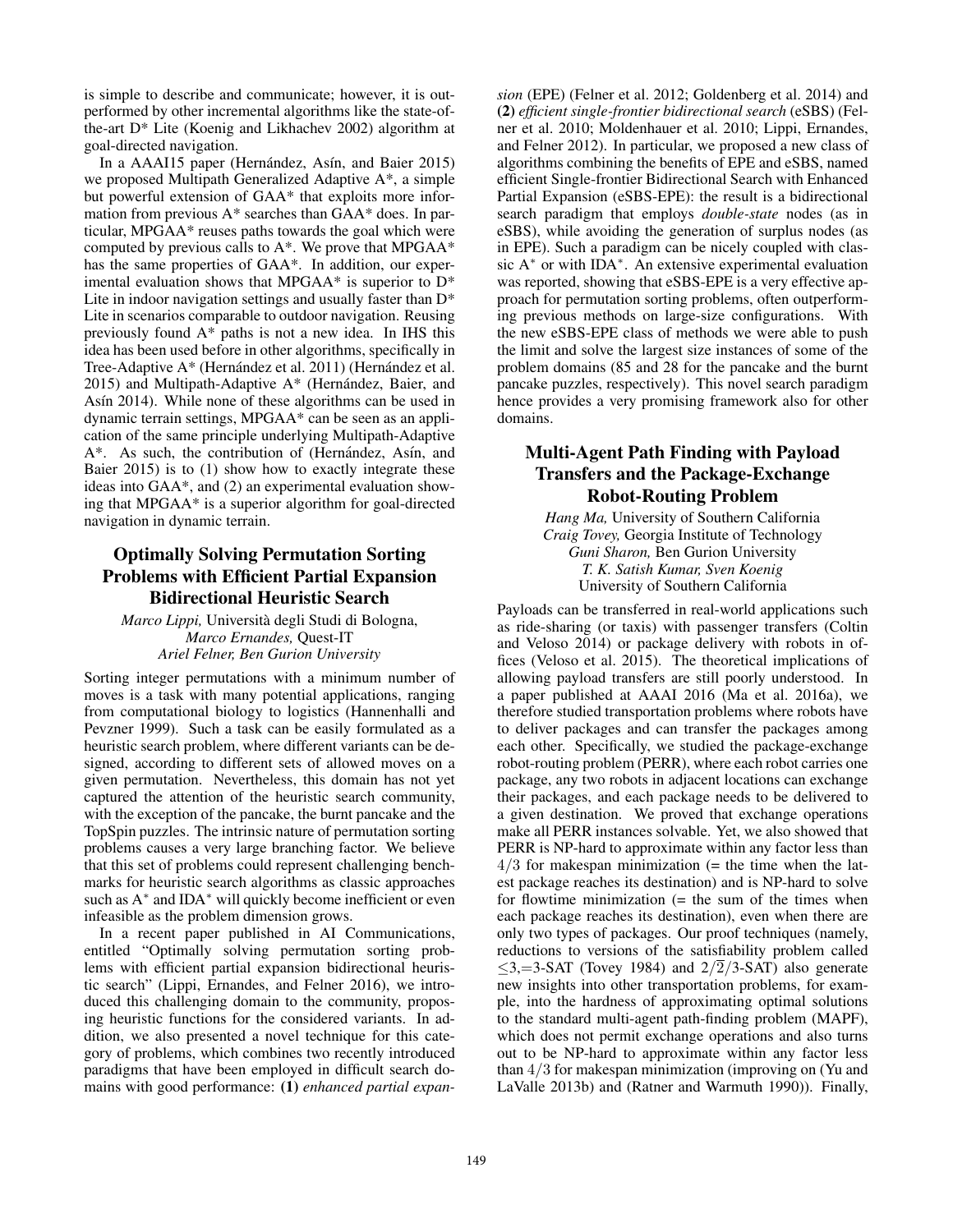| Worst-Case                                                                          | 4-Neighbor Grids               |                          | 8-Neighbor Grids                     |                                      |
|-------------------------------------------------------------------------------------|--------------------------------|--------------------------|--------------------------------------|--------------------------------------|
| Ratio                                                                               | Vertices at Centers            | Vertices at Corners      | Vertices at Centers                  | Vertices at Corners                  |
| $\begin{array}{c} {\cal S}GP \\ {\cal T}SP \\ {\cal SV}P \\ \hline TSP \end{array}$ | $6/(2+\sqrt{2}) \approx 1.757$ | $\sqrt{2} \approx 1.414$ | $3\sqrt{2}-3\approx 1.243$           | $\sqrt{4-2\sqrt{2}} \approx 1.082^*$ |
|                                                                                     | $3\sqrt{2}-3 \approx 1.243$    | $\mathbf{I}$             | $3\sqrt{2}-3\approx 1.243$           |                                      |
| $rac{SGP}{SVP}$                                                                     | $\sqrt{2} \approx 1.414$       | $\sqrt{2} \approx 1.414$ | $\sqrt{4-2\sqrt{2}} \approx 1.082^*$ | $\sqrt{4-2\sqrt{2}} \approx 1.082^*$ |

Table 1: Theoretical Results

we presented optimal and suboptimal PERR solvers that are inspired by MAPF solvers, namely a flow-based ILP formulation (Yu and LaValle 2013a) and an adaptation of conflictbased search (Sharon et al. 2015a). Our empirical results demonstrated that these solvers scale well and that PERR instances often have smaller makespans and flowtimes than the corresponding MAPF instances. See http://idmlab.org/bib/abstracts/Koen16a.html for the full paper. We thank Jingjin Yu for making the code of their flow-based MAPF solver and Nathan Sturtevant for making game maps available to us. The research at USC was supported by NSF under grant numbers 1409987 and 1319966.

#### Path Planning on Grids: The Effect of Vertex Placement on Path Length

*James Bailey, Craig Tovey,* Georgia Institute of Technology *Tansel Uras, Sven Koenig,* University of Southern California *Alex Nash,* Northrop Grumman

Video-game designers often tessellate continuous twodimensional terrain into a grid of blocked and unblocked square cells (Tozour 2004). The three main ways to calculate short paths on such a grid are to determine truly shortest paths, shortest vertex (or, equivalently, any-angle) paths (Daniel et al. 2010a) and shortest grid paths, listed here in decreasing order of computation time and increasing order of resulting path length. In a paper published at AIIDE 2016 (Bailey et al. 2015), we quantified the advantage of placing vertices at cell corners rather than cell centers when finding shortest grid paths or shortest vertex paths on both 4 neighbor or 8-neighbor square grids, which provides valuable information to game designers when it comes to determining the placement of vertices in their games. We found the worst-case ratios between each possible pair of shortest grid paths (SGPs), shortest vertex paths (SVPs) and truly shortest paths (TSPs) for 4 and 8-neighbor grid graphs where vertices are placed at either corners or centers, extending earlier results (Ferguson and Stentz 2006) and (Nash 2012). Table 1 summarizes our theoretical results, which hold for all arrangements of blocked and unblocked cells. All worstcase ratios are tight (or asymptotically tight), that is, there exist path-planning problems for which the worst-case ratios have the given values (or are within any  $\epsilon > 0$  of the given values) but no path-planning problems for which the worst-case ratios are larger. Values that are only asymptotically tight are indicated by an asterisk (∗). For each possible instance, the worst-case ratio when placing vertices at centers is greater than or equal to the worst-case ratio when placing vertices at corners. For instance, for 4-neighbor grid

graphs with vertices placed at centers (corners) the shortest grid path can be up to 1.757 (respectively 1.414) times as long as the truly shortest path. Our experimental results supported our theoretical results, suggesting again that shorter paths result from placing vertices at corners. See http://idmlab.org/bib/abstracts/Koen15i.html for the full paper. The research at the University of Southern California (Georgia Institute of Technology) was supported by NSF under grant numbers 1409987 and 1319966 (grant number 1335301).

### RRT-Based Nonholonomic Motion Planning Using Any-Angle Path Biasing

*Luigi Palmieri,* University of Freiburg *Sven Koenig,* University of Southern California *Kai O. Arras,* University of Freiburg

RRT (LaValle and Kuffner 2001) and RRT\* (Karaman and Frazzoli 2011) have become popular motion-planning techniques, in particular for high-dimensional systems such as wheeled robots with complex nonholonomic constraints. Their planning times, however, can scale poorly for such robots, which has motivated researchers to study hierarchical motion-planning techniques that grow the RRT trees in more focused ways. In a paper published at ICRA 2016 (Palmieri, Koenig, and Arras 2016), we introduced Theta\*-RRT that hierarchically combines (discrete) anyangle search with (continuous) RRT motion planning for nonholonomic wheeled robots. Theta\*-RRT is a variant of RRT that generates a trajectory by expanding a tree of geodesics toward sampled states whose distribution summarizes geometric information of the any-angle path. Anyangle search is a family of discrete search techniques which, unlike A\* or Dijkstra's algorithm, find paths that are not constrained to grid edges. Theta\*-RRT initially generates a geometrically feasible any-angle path with Theta\* (Daniel et al. 2010b), using only geometric information about the workspace. Then, it computes the trajectory by growing a tree of smooth local geodesics around the any-angle path (path-biasing heuristic), satisfying the nonholonomic constraints of the system. It repeatedly samples a state  $x_{rand}$ from a subspace of the free space centered on the anyangle path, makes  $x_{rand}$  a new tree vertex, and connects it to a tree vertex which is selected among several candidate tree vertices as the one that connects with minimum cost to  $x_{rand}$ . The cost depends on the length and smoothness of the trajectory from the candidate tree vertex to  $x_{rand}$ and the geodesic distance of both vertices to the any-angle path. We showed experimentally, for both a differential drive system and a high-dimensional truck-and-trailer system, that Theta\*-RRT finds shorter trajectories significantly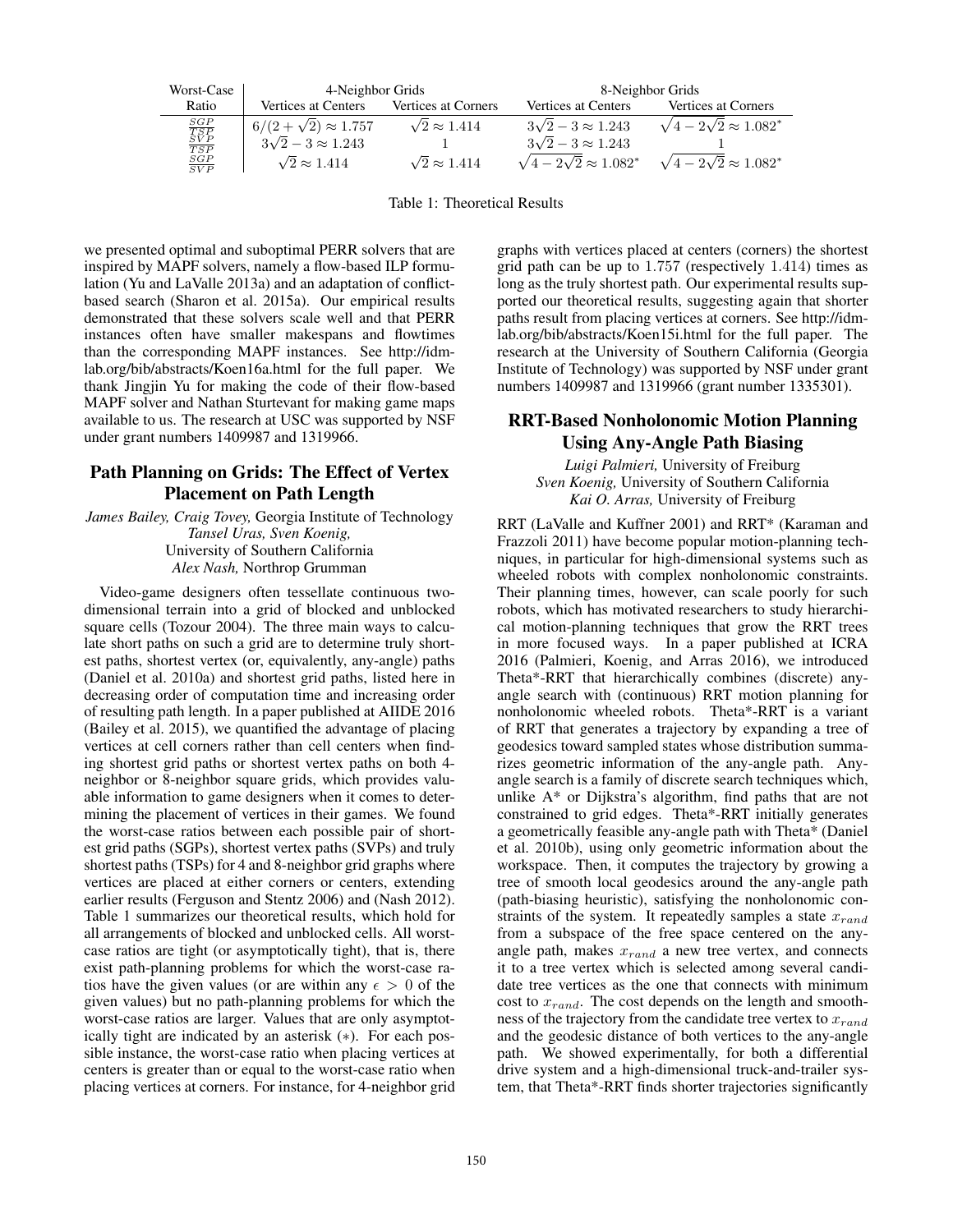faster than four baseline planners (namely, RRT, A\*-RRT, RRT\* and A\*-RRT\*) without loss of smoothness, while A\*-RRT\* and RRT\* (and thus also Informed RRT\*) fail to generate a first trajectory sufficiently fast in environments with complex nonholonomic constraints. We also proved that Theta\*-RRT retains the probabilistic completeness of RRT for all small-time controllable systems that use an analytical steer function. Thus, Theta\* is useful not only for path planning but also for motion planning. See http://idmlab.org/bib/abstracts/Koen16d.html for the full paper. The authors thank Aurelio Piazzi for providing access to the  $\eta^4$ splines closed-form expressions. This work has been supported by the EC under contract number FP7-ICT-600877 (SPENCER). Sven Koenig's participation was supported by NSF under grant numbers 1409987 and 1319966 and a MURI under grant number N00014-09-1-1031.

#### Optimal Target Assignment and Path Finding for Teams of Agents

*Hang Ma, Sven Koenig* University of Southern California

In a paper published at AAMAS 2016 (Ma and Koenig 2016), we studied the TAPF (combined target-assignment and path-finding) problem for teams of agents in known terrain, which generalizes both the anonymous and nonanonymous multi-agent path-finding problems which research so far had concentrated on. In the TAPF problem, each of the teams is given the same number of targets as there are agents in the team. Each agent has to move to exactly one target given to its team such that all targets are visited. The TAPF problem is to simultaneously assign agents to targets and plan collision-free paths for the agents to their targets in a way such that the makespan is minimized. The TAPF problem is NP-hard to approximate within any constant factor less than 4/3 if more than one team exists (Ma et al. 2016b). It is unclear how to generalize anonymous MAPF algorithms (where all agents form one big team) to solving the TAPF problem. Straightforward ways of generalizing non-anonymous MAPF algorithms (where each agent forms a team by itself) to solving the TAPF problem have difficulties with either scalability (due to the resulting large state spaces), such as searching over all assignments of agents to targets to find optimal solutions, or solution quality, such as assigning agents to targets with algorithms such as (Tovey et al. 2005; Zheng and Koenig 2009) and then planning collision-free paths for the agents with non-anonymous MAPF algorithms (perhaps followed by improving the assignment and iterating (Wagner, Choset, and Ayanian 2012)) to find sub-optimal solutions. We presented the CBM (Conflict-Based Min-Cost-Flow) algorithm, a hierarchical algorithm that solves TAPF instances optimally by combining ideas from anonymous and non-anonymous multi-agent path-finding algorithms. On the low level, CBM uses a min-cost max-flow algorithm (Goldberg and Tarjan 1987) on a time-expanded network (Yu and LaValle 2013c) to assign all agents in a single team to targets and plan their paths. On the high level, CBM uses conflict-based

search (Sharon et al. 2015a) to resolve collisions among agents in different teams. Theoretically, we proved that CBM is correct, complete and optimal. Experimentally, we showed the scalability of CBM to TAPF instances with dozens of teams and hundreds of agents. See http://idmlab.org/bib/abstracts/Koen16e.html for the full paper. We thank Jingjin Yu for making the code of their ILP-based MAPF solver and Guni Sharon for making the code of their CBS solver available to us. Our research was supported by NASA via Stinger Ghaffarian Technologies as well as NSF under grant numbers 1409987 and 1319966 and a MURI under grant number N00014-09-1-1031.

#### Improved Solvers for Bounded-Suboptimal Multi-Agent Path Finding

*Liron Cohen, T. K. Satish Kumar, Tansel Uras, Hong Xu, Nora Ayanian, Sven Koenig* University of Southern California

Multi-Agent Path Finding (MAPF) with the objective to minimize the sum of the travel times of the agents along their paths is a hard combinatorial problem (Yu and LaValle 2013d). Optimal MAPF solvers, such as Conflict-Based Search or CBS for short (Sharon et al. 2015b), are thus often slow. Recent work has shown that  $w$ -suboptimal MAPF solvers run faster than optimal MAPF solvers at the cost of incurring a suboptimality factor  $w > 1$ . Enhanced Conflict-Based Search or ECBS  $(w_1)$  for short (Barer et al. 2014) is a w<sub>1</sub>-suboptimal variant of CBS (for parameter  $w_1 \geq 1$ ). Its suboptimality factor is due to it using focal search (Pearl and Kim 1982) with parameter  $w_1$ . Larger values of  $w_1$  result in greedier searches.  $CBS+HWY(w_2)$  (Cohen, Uras, and Koenig 2015) is a  $w_2$ -suboptimal variant of CBS (for parameter  $w_2 > 1$ . Its suboptimality factor is due to it inflating some of the admissible heuristic values by factor  $w_2$ , making use of experience graphs (Phillips et al. 2012) in form of human-generated directed highways. Larger values of  $w_2$  allow the paths of agents to conform more to the highways.  $ECBS(w_1) + HWY(w_2)$  (Cohen, Uras, and Koenig 2015) combines both of the above approaches by using focal searches with highways and has suboptimality factor  $w_1w_2$ . In a first feasibility study published at IJCAI 2016 (Cohen et al. 2016), we developed a  $w_1$ -suboptimal variant of  $ECBS(w_1)$ +HWY( $w_2$ ), Improved-ECBS or iECBS( $w_1$ ) for short, that also uses focal searches with highways but has suboptimality factor  $w_1$  rather than  $w_1w_2$ . Thus, iECBS( $w_1$ ) has only one parameter, which simplifies parameter-tuning compared to  $ECBS(w_1) + HWY(w_2)$ . This parameter is, like the parameter of  $ECBS(w_1)$ , the suboptimality factor, which makes it easier to compare both MAPF solvers fairly for a given suboptimality factor. Our experimental results showed that  $iECBS(w_1)$  can run faster than  $ECBS(w_1)$  despite both MAPF solvers having the same suboptimality factor. So far, the highways used with MAPF solvers had been human-generated. We also developed two first approaches for automatically generating experience graphs for a given MAPF instance that can make  $ECBS(w_1)$ +HWY( $w_2$ ) and  $iECBS(w<sub>1</sub>)$  about as fast as human-generated experience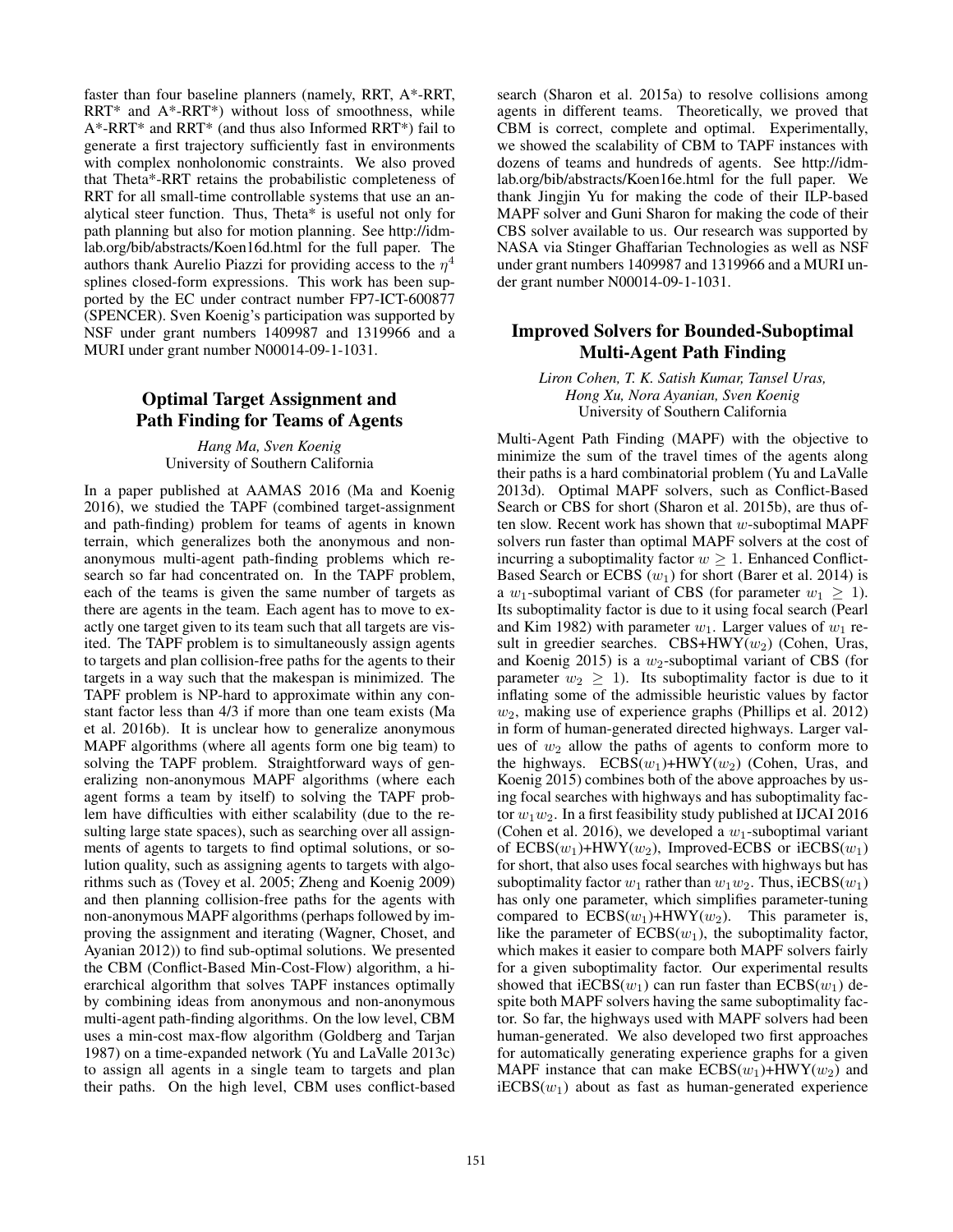graphs in automated warehousing domains, thus potentially reducing the dependency on human expertise for highway generation. Finally, we observed heavy-tailed behavior in the runtimes of these MAPF solvers and developed a simple rapid randomized restart strategy that can increase the success rate of  $iECBS(w_1)$  within a given runtime limit. See http://idm-lab.org/bib/abstracts/Koen16h.html for the full paper. Our research was supported by NSF under grant numbers 1409987 and 1319966 and a MURI under grant number N00014-09-1-1031.

#### Personalized Route Planning in Road Networks

#### *Stefan Funke,* Universitat Stuttgart ¨ *Sabine Storandt,* University of Freiburg

When searching for an optimal route from A to B in a street network, the notion of optimality differs vastly from person to person. Some only care about reaching their destination as quickly as possible, others want to minimize fuel consumption, avoid tolls, or prefer scenic routes. Often, a fair trade-off between several such preferences leads to the envisioned route. If every single query comes with an individual preference set, we call this a *personalized route planning query*.

Formally, given a street network  $G(V, E)$ , we have for each edge  $e \in E$  a d-dimensional non-negative cost vector  $c(e) \in \mathbb{R}^d$  (e.g.  $c_1$  corresponding to travel time,  $c_2$ ) to gas price, and so on). A personal query consists not only of source and target  $s, t \in V$  but also of non-negative weights  $\alpha_1, \alpha_2, \cdots, \alpha_d$ , where the  $\alpha_i$  express the importance of edge cost component  $i$  for the user. The goal is to compute a path p from s to t in G minimizing  $\sum_{e \in p} \alpha^T c(e)$ 

We present an abstract framework for answering personalized queries efficiently. In the preprocessing phase, first an overlay graph is constructed only based on the topology of the road network. In this overlay graph, edges represent (sets of) simple paths in the original network. In the second step, cost vectors are assigned to the edges in the overlay graph, one per corresponding simple path in the original network. In the query phase, the precomputed overlay graph is instrumented to determine the optimal route by relaxing overlay graph edges where possible instead of considering the respective complete paths in the original network.

The key challenge here is the pruning of sets of highdimensional cost vectors assigned to an edge in the overlay graph. We develop several pruning algorithms that are used to reduce sets in an optimality preserving way.

We compare several incarnations of our framework (based on Contraction Hierarchies, Customizable Route Planning and k-Path Covers) in terms of preprocessing time, query time and space consumption. It turns out that a speed-up of more than 50 compared to the Dijkstra baseline even for high dimensions can be achieved.

The full paper was originally published at ACM SIGSPA-TIAL 2015 (Funke and Storandt 2015).

# On the Completeness of Best-First Search Variants that Use Random Exploration

*Richard Valenzano,* University of Toronto *Fan Xie,* University of Alberta

While suboptimal best-first search algorithms like Greedy Best-First Search (Doran and Michie 1966) are frequently used when building automated planning systems, their greedy nature can make them susceptible to being easily misled by flawed heuristics. This weakness has motivated the development of best-first search variants like  $\epsilon$ -greedy node selection (Valenzano et al. 2014), type-based exploration (Xie et al. 2014), and diverse best-first search (Imai and Kishimoto 2011), all of which use random exploration to mitigate the impact of heuristic error. In this paper, we provide a theoretical justification for this increased robustness by formally analyzing how these algorithms behave on infinite graphs. In particular, we show that when using these approaches, the probability of not finding a solution can be made arbitrarily small given enough time. This result is shown to hold for a class of algorithms that includes the three mentioned above, regardless of how misleading the heuristic is. The full version of this paper can be found in the Proceedings of the Thirtieth AAAI Conference on Artificial Intelligence (Valenzano and Xie 2016).

#### External Memory Bidirectional Search

#### *Nathan R. Sturtevant, Jingwei Chen* University of Denver

This abstract describes the key contribution of Parallel External-Memory Meet in the Middle (PEMM) (Sturtevant and Chen 2016), an external-memory bidirectional search algorithm. PEMM is an extension of the recent MM bidirectional search algorithm (Holte et al. 2016).

Traditional uni-directional best-first search algorithms work by iteratively expanding the best node on open until a path is found or all nodes on open are exhausted. MM is a bidirectional best-first search algorithm with a novel priority,  $max(f, 2g)$ , that guarantees the two search frontiers will meet in the middle of the shortest path.

External memory search algorithms use disk (with high latency and high throughput) to scale the size of solvable problems beyond what would fit in RAM. Since the access latency of external memory is much higher than RAM, a key to make external-memory algorithms efficient is to batch accesses to external memory to amortize the latency of external memory access.

We assume that we cannot fit all nodes into memory and only keep a small portion of nodes being expanded in memory. A bucket refers to a group of nodes that can be loaded into memory at the same time. For the purpose of expansion efficiency, nodes with the same priority should be placed into the same bucket. When a bucket is too big to fit in memory, smaller buckets can be produced by further dividing buckets according to metrics such as the g-cost and search direction of nodes in the bucket.

*Main contribution of PEMM – DSD:* In the original MM algorithm solution detection (checking if the frontiers have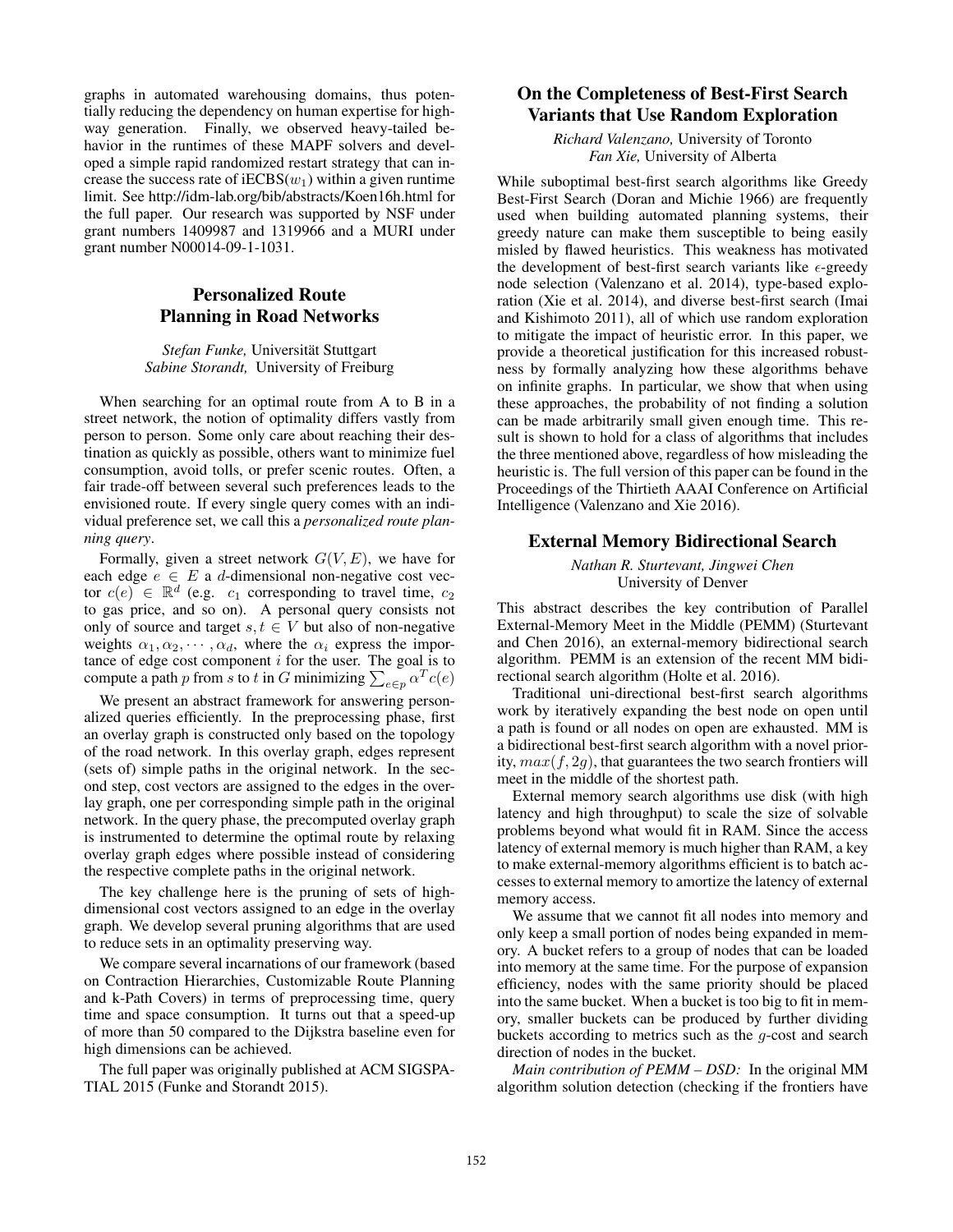met) is performed as soon as a node is generated, which we call immediate solution detection (ISD). In PEMM, solution detection is performed at the time of expansion; we call this delayed solution detection (DSD). PEMM expands states from the same bucket together, but the successors of these states are not necessarily in the same bucket. Thus, performing ISD would inefficiently require loading new buckets into memory with every expansion. DSD amortizes the cost of solution detection by performing solution detection for all states in a bucket at the same time. A natural time for DSD is when a bucket is expanded, since all states in a bucket perform DSD against the same buckets on disk.

The full details of PEMM can be found in Sturtevant and Chen (2016).

Acknowledgements The material described in this section is based upon work supported by the National Science Foundation under Grant No. 1551406.

#### Comparing Search Algorithms Using Sorting and Hashing on Disk and in Memory

*Richard E. Korf,* University of California, Los Angeles

We compare sorting and hashing for implicit graph search using disk storage. We first describe efficient pipelined implementations of both algorithms, which reduce disk I/O. We then compare the two algorithms and find that hashing is faster, but that sorting requires less disk storage. We also compare disk-based with in-memory search, and surprisingly find that there is little or no time overhead associated with disk-based search. We present experimental results on the sliding-tile puzzles, Rubik's Cube, and the 4-peg Towers of Hanoi (Korf 2016).

#### References

Bailey, J.; Tovey, C.; Uras, T.; Koenig, S.; and Nash, A. 2015. Path planning on grids: The effect of vertex placement on path length. In *Proceedings of the Artificial Intelligence and Interactive Digital Entertainment Conference (AIIDE)*.

Barer, M.; Sharon, G.; Stern, R.; and Felner, A. 2014. Suboptimal variants of the conflict-based search algorithm for the multi-agent pathfinding problem. In *Proceedings of the 7th Annual Symposium on Combinatorial Search*.

Cohen, L.; Uras, T.; Kumar, T. S.; Xu, H.; Ayanian, N.; and Koenig, S. 2016. Improved solvers for bounded-suboptimal multi-agent path finding. In *Proceedings of the International Joint Conference on Artificial Intelligence*.

Cohen, L.; Uras, T.; and Koenig, S. 2015. Feasibility study: Using highways for bounded-suboptimal multi-agent path finding. In *Proceedings of the 8th Annual Symposium on Combinatorial Search*.

Coltin, B., and Veloso, M. 2014. Scheduling for transfers in pickup and delivery problems with very large neighborhood search. In *AAAI Conference on Artificial Intelligence*, 2250– 2256.

Daniel, K.; Nash, A.; Koenig, S.; and Felner, A. 2010a. Theta\*: Any-angle path planning on grids. *Journal of Artificial Intelligence Research* 39:533–579.

Daniel, K.; Nash, A.; Koenig, S.; and Felner, A. 2010b. Theta\*: Any-angle path planning on grids. *Journal of Artificial Intelligence Research* 39(1):533–579.

Doran, J. E., and Michie, D. 1966. Experiments with the Graph Traverser Program. *Proceedings of the Royal Society of London A: Mathematical, Physical and Engineering Sciences* 294(1437):235–259.

Felner, A.; Moldenhauer, C.; Sturtevant, N. R.; and Schaeffer, J. 2010. Single-frontier bidirectional search. In *Proceedings of the 24th AAAI Conference on Artificial Intelligence, Atlanta, USA, 2010*. AAAI Press.

Felner, A.; Goldenberg, M.; Sharon, G.; Stern, R.; Beja, T.; Sturtevant, N. R.; Schaeffer, J.; and Holte, R. 2012. Partialexpansion A\* with selective node generation. In *Proceedings of the Twenty-Sixth AAAI Conference on Artificial Intelligence, Toronto, Canada*. AAAI Press.

Ferguson, D., and Stentz, A. 2006. Using interpolation to improve path planning: The Field D\* algorithm. *Journal of Field Robotics* 23(2):79–101.

Funke, S., and Storandt, S. 2015. Personalized route planning in road networks. In *Proceedings of the 23rd SIGSPATIAL International Conference on Advances in Geographic Information Systems, Bellevue, WA, USA, November 3-6, 2015*, 45:1–45:10.

Goldberg, A. V., and Tarjan, R. E. 1987. Solving minimum-cost flow problems by successive approximation. In *Annual ACM Symposium on Theory of Computing*, 7–18.

Goldenberg, M.; Felner, A.; Stern, R.; Sharon, G.; Sturtevant, N. R.; Holte, R. C.; and Schaeffer, J. 2014. Enhanced partial expansion A\*. *Journal of Artificial Intelligence Research* 50:141–187.

Hannenhalli, S., and Pevzner, P. A. 1999. Transforming cabbage into turnip: Polynomial algorithm for sorting signed permutations by reversals. *Journal of ACM* 46(1):1–27.

Hernández, C.; Asín, R.; and Baier, J. A. 2015. Reusing previously found A\* paths for fast goal-directed navigation in dynamic terrain. 1158–1164. AAAI Press.

Hernández, C.; Baier, J. A.; and Asín, R. 2014. Making  $A^*$ Run Faster than D\*-Lite for Path-Planning in Partially Known Terrain. In *Proceedings of the 24th International Conference on Automated Planning and Scheduling (ICAPS)*.

Hernández, C.; Sun, X.; Koenig, S.; and Meseguer, P. 2011. Tree adaptive A\*. In *Proceedings of the 10th International Joint Conference on Autonomous Agents and Multi Agent Systems (AAMAS)*.

Hernández, C.; Uras, T.; Koenig, S.; Baier, J. A.; Sun, X.; and Meseguer, P. 2015. Reusing cost-minimal paths for goaldirected navigation in partially known terrains. *Autonomous Agents and Multi-Agent Systems* 29(5):850–895.

Holte, R. C.; Felner, A.; Sharon, G.; and Sturtevant, N. R. 2016. Bidirectional search that is guaranteed to meet in the middle. In *AAAI Conference on Artificial Intelligence*.

Imai, T., and Kishimoto, A. 2011. A Novel Technique for Avoiding Plateaus of Greedy Best-First Search in Satisficing Planning. In *Proceedings of the Twenty-Fifth AAAI Conference on Artificial Intelligence*, 985–991.

Karaman, S., and Frazzoli, E. 2011. Sampling-based algorithms for optimal motion planning. *International Journal of Robotics Research* 30(7):846–894.